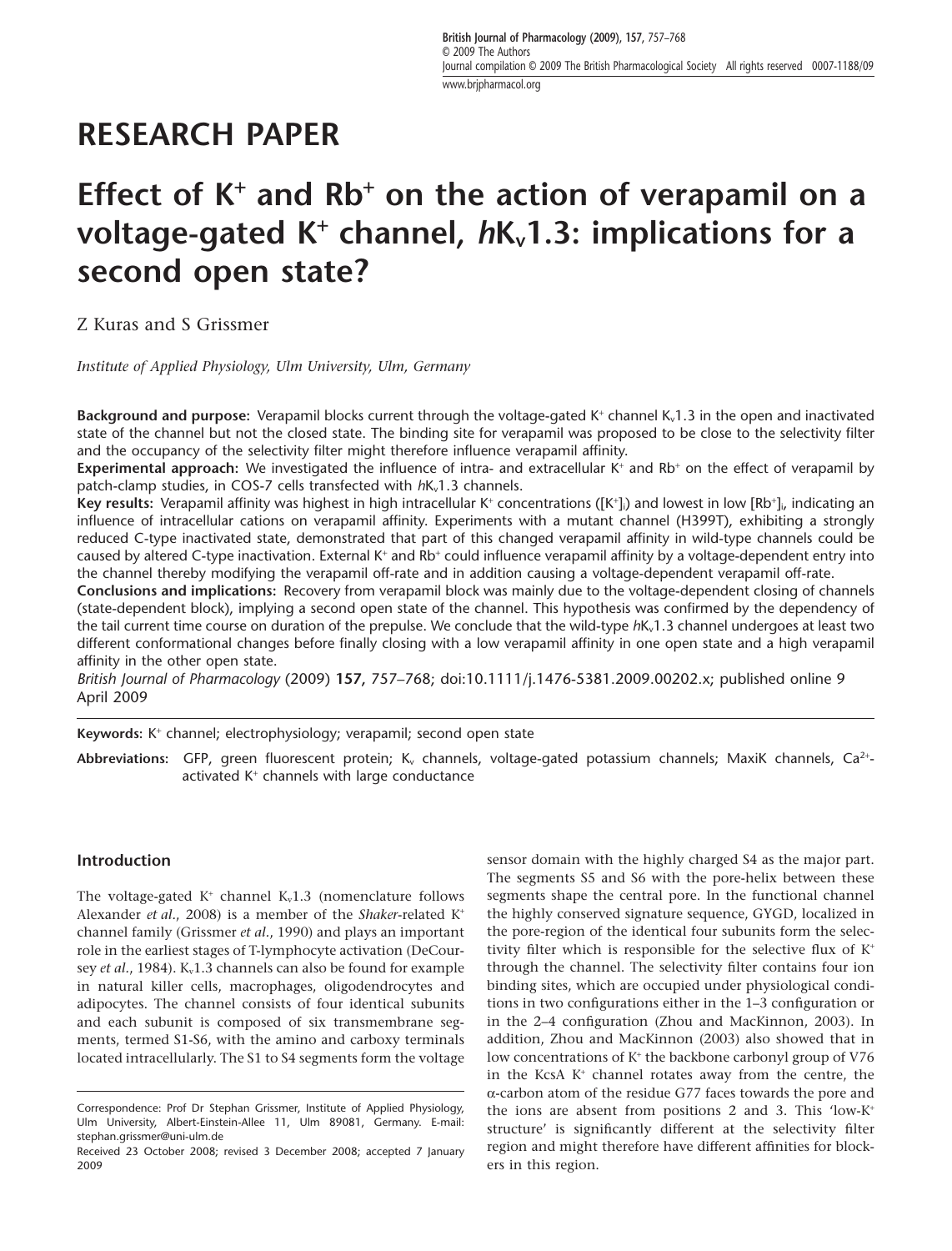The intrinsic channel properties of  $K_v1.3$  channels are well known (DeCoursey *et al.*, 1984; Cahalan *et al.*, 1985; DeCoursey, 1990; Grissmer *et al.*, 1990). The channel has at least three states, the closed (C), open (O) and inactivated (I) state, all of which depend on voltage. At hyperpolarized potentials,  $K_v1.3$ channels are closed. Depolarization leads to changes in the conformation of the channel resulting in channel opening. Prolonged depolarization leads to another conformational change of the channel resulting in a different non-conducting state of the channel separate from the closed state, called the 'C-type inactivated state'. To avoid the C-type inactivated state, we have used the  $hK_v1.3$  H399T mutant channel. This mutation is located in the extracellular loop between the pore and the S6 helix of  $h$ K<sub>v</sub>1.3 (Dreker and Grissmer, 2005) and results in a strong reduction of the C-type inactivated state.

Another property of  $K_v1.3$  channels that can be used to distinguish them from other  $K_v$  channels is their distinct pharmacology. For example,  $K_v1.3$  channels are blocked by peptide inhibitors like scorpion toxins (margatoxin, agiotoxin, kaliotoxin) and sea anemone toxins (ShK). Margatoxin (MgTX), the most potent scorpion toxin, blocked current through  $K_v1.3$  channels with an IC<sub>50</sub> of 30 pmol $\cdot$ L<sup>-1</sup>, whereas currents through K<sub>v</sub>1.6 or *Shaker* channels were blocked with  $IC_{50}$  values of 5 and 150 nmol $\cdot L^{-1}$  respectively. In addition, at 200 nmol $\cdot$ L<sup>-1</sup>, MgTX did not affect K<sub>v</sub>1.5 and Kv3.1 channels (Garcia-Calvo *et al.*, 1993). Similarly, the sea anemone toxin ShK blocks current through  $K_v1.3$  channels with an IC $_{50}$  of 16 pmol $\cdot$ L $^{-1}$ , whereas on K $_{\rm v}$ 1.2 and K $_{\rm v}$ 1.5 channels, the IC<sub>50</sub> is >1  $\mu$ mol·L<sup>-1</sup> (Kalman *et al.*, 1998).

The currents through  $K_v1.3$  channels were also blocked by small molecule inhibitors, such as piperidines (UK-78282), psoralens (Psora-4, PAP-1) and phenylalkylamines (verapamil). In this present study we used verapamil, originally described as a classical calcium channel blocker. Verapamil, however, is also able to block current through  $K_v1.3$  channels  $(IC_{50} = 2.6 \mu mol \cdot L^{-1})$ . Earlier measurements demonstrated that verapamil blocked the open and the inactivated state of the channel but not the closed, deactivated state (DeCoursey, 1995; Rauer and Grissmer, 1996; 1999; see Figure 1). These studies suggested that the binding site was situated in the water-filled cavity below the selectivity filter. Several observations supported the proposed internal binding site for verapamil (Rauer and Grissmer, 1996), one of which was that



**Figure 1** Simplified scheme of transitions of  $hK_v1.3$  channels by deand hyperpolarizations in the absence and presence of verapamil. C<sub>4</sub> is the last closed state, O is the open state, OB the open-blocked state, I the inactivated state and IB is the inactivated blocked state.

intracellularly applied tetraethylammonium ions (TEA<sup>+</sup>) competed with verapamil for the same binding site. In this present study we wanted to see if intra- and extracellular  $K^+$  and  $Rb^+$ could influence verapamil affinity. Under physiological conditions the selectivity filter is occupied by two potassium ions (Zhou and MacKinnon, 2003) and the water-filled cavity also is occupied by a K<sup>+</sup> (Zhou and MacKinnon, 2004). Changing intra- and extracellular  $K^*$  and  $Rb^*$  will change the occupancy of the selectivity filter which could modulate the effect of verapamil.

One interesting observation was the weak, voltagedependent, verapamil block at positive potentials and the strong, voltage-dependent off-rate for verapamil at potentials more negative than -60 mV (Röbe and Grissmer, 2000). The authors concluded that the strong voltage dependence of the verapamil off-rate was due to the positively charged verapamil sensing the membrane electric field and leaving its binding site because of the negative voltage. The strong off-rate voltage dependence at negative potentials, however, could also be due to the closing of the channel itself and not due to the voltage sensed by verapamil. This interpretation was supported by our results, which also imply the existence of two different open states of the  $hK_v1.3$  channel, one of which is less sensitive to block by verapamil.

### **Methods**

#### *Cell culture*

African green monkey kidney cells transformed with an origin-defective mutant of SV-40 (COS-7) were obtained from the *Deutsche Sammlung von Mikroorganismen und Zellkulturen GmbH* (DSMZ, Braunschweig, Germany; No.: ACC 60). The cells were grown in Dulbecco's modified Eagle's medium with high glucose (Invitrogen, Carlsbad, CA, USA; Cat.-No. 41966) containing 10% fetal bovine serum (PAA Laboratories GmbH, Pasching, Austria; Cat.-No.: A15-041) in a humidified, 10% CO2 incubator at 37°C.

#### *Chemicals and solutions*

All measurements were performed in an external bath solution, high  $[K^{\dagger}]_{\text{o}}$ , containing (in mmol·L<sup>-1</sup>): KCl 164.5, CaCl<sub>2</sub> 2,  $MgCl<sub>2</sub>$  1, HEPES 5, or high  $[Rb<sup>+</sup>]_{o}$  containing (in mmol·L<sup>-1</sup>): RbCl 164.5, CaCl<sub>2</sub> 2, MgCl<sub>2</sub> 1, HEPES 5 or high  $[Na<sup>+</sup>]_{o}$  containing (in mmol $\cdot$ L<sup>-1</sup>): NaCl 160, KCl 4.5, CaCl<sub>2</sub> 2, MgCl<sub>2</sub> 1, HEPES 5. Osmolarity was 290–320 mOsm and the pH was adjusted to 7.4 with KOH, RbOH or NaOH respectively. The high  $[Na^+]_c$ solution was used as a low  $[K^+]$  condition. The internal pipette solution, high  $[K^{\dagger}]$ , containing (in mmol·L<sup>-1</sup>): KF 145, MgCl<sub>2</sub> 2, EGTA 10, HEPES 10, or high [Rb<sup>+</sup>]<sub>i</sub> containing (in mmol $\cdot$ L<sup>-1</sup>): RbF 145, MgCl<sub>2</sub> 2, EGTA 10, HEPES 10, or in low [K<sup>+</sup>]<sub>i</sub> containing (in mmol·L<sup>-1</sup>): KF 10, tetramethylammonium fluoride (TMAF) 135,  $MgCl<sub>2</sub>$  2, EGTA 10, HEPES 10, or in low  $[Rb<sup>+</sup>]$ <sub>i</sub> containing (in mmol·L<sup>-1</sup>): RbF 10, TMAF 135, MgCl<sub>2</sub> 2, EGTA 10, HEPES 10. Osmolarity was 290–320 mOsm and the pH was adjusted to 7.2 with KOH or RbOH.

The phenylalkylamine verapamil was purchased from Sigma-Aldrich Co. (Munich, Germany) as  $(+/-)$  verapamil hydrochloride, stock solutions made in DMSO and diluted to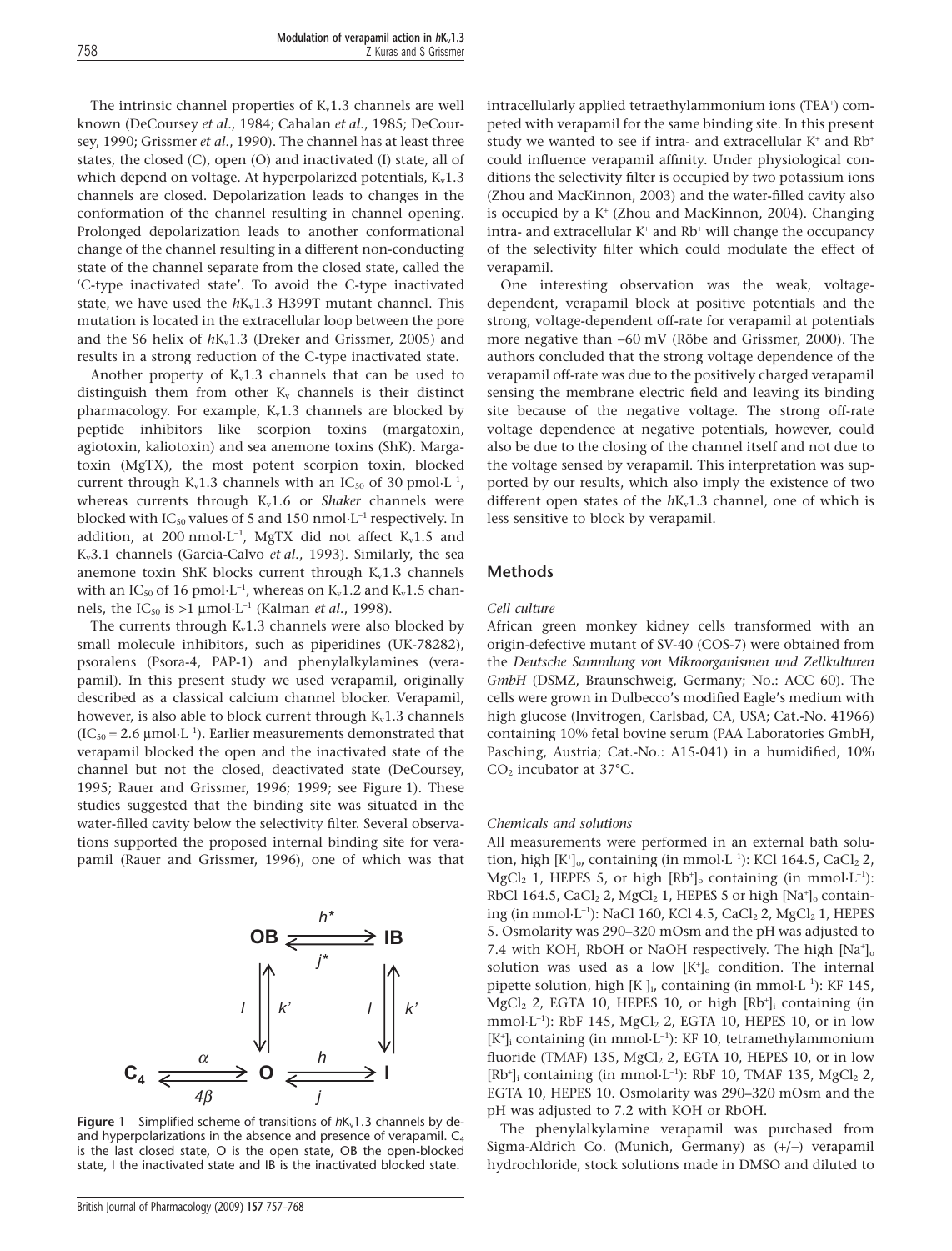the appropriate concentration in the external bath solution before application. The proportion of DMSO in the final solution was always <0.3%.

#### *Electrophysiology*

All experiments were performed in the whole-cell or outsideout recording mode of the patch-clamp technique (Hamill *et al.*, 1981) at room temperature (18–22°C). Electrodes were pulled from glass capillaries (Science Products, Hofheim, Germany) in three stages and fire-polished to resistances of 2–4 MΩ. Data were acquired with an EPC-9 patch-clamp amplifier (HEKA elektronik, Lambrecht, Germany) connected to a computer running Patchmaster/Fitmaster v2.00 data acquisition and analysis software (HEKA elektronik, Lambrecht, Germany). All currents were filtered by a 2.9 kHz Bessel Filter and recorded with a sampling frequency of 4.00 kHz. Capacitative and leak currents were subtracted and series resistance compensation (70–80%) was used in all measurements. The mean voltage error was in all measurements 6  $\pm$  $4 \text{ mV}$  ( $n = 53$ ). Holding potential was always  $-120 \text{ mV}$ . To determine the verapamil affinity in the wild-type channel we used the reduction of the peak current amplitude after several depolarizing pulses in order to allow the use-dependent block of verapamil to reach steady state. Due to the lack of C-type inactivation in the H399T mutant channel a simpler approach to determine verapamil affinity to this channel was chosen, namely, the reduction of the current amplitude at the end of a 200 ms depolarizing pulse. Further data analysis was performed using the Igor Pro 3.12 (WaveMetrics, Oregon, USA) software package or Microsoft® Office Excel 2003. Time constants for tail currents were determined by an exponential fit using the computer fitting routine of Fitmaster.

#### *Simulation of the tail currents*

To evaluate the time course of recovery from verapamil block of the *h*Kv1.3 channels, the tail currents were simulated using the following equation:

$$
dO/dt = -4\beta^*O - k'^*O + l^*OB \tag{1}
$$

where  $4\beta$  describes the transition from the open (O) to the closed (C) state, *k*' is the transition from O to the openblocked (OB) state and *l* from OB to O (Figure 1), and all rate constant are in  $1/s$ . From *k'* we deduced *k* as  $k = k'/[$ verapamil]. For the simulation during hyperpolarization, we assumed a voltage dependence of *k* of 138 mV per e-fold (DeCoursey, 1995).

#### *Molecular biology*

The  $hK_v1.3$  wild-type plasmid (gene: KCNA3) was a generous gift from Prof Dr O. Pongs (Institut für Neurale Signalverarbeitung, Zentrum für Molekulare Neurobiologie, Hamburg, Germany). It contained the human  $K_v1.3 K^+$  channel gene in a pRc/CMV vector (Invitrogen, Carlsbad, CA, USA) with a CMV promoter for protein expression in mammalian cells. The H399T mutant channel was originally generated in our laboratory (Dreker and Grissmer, 2005) by introducing the corresponding point mutation in the cloned  $hK_v1.3$  gene with the QuikChange site-directed mutagenesis kit (Stratagene, Amsterdam, Netherlands). COS-7 cells were transfected using the Fugene 6 transfection reagent (Roche Molecular Biochemicals, Mannheim, Germany). Cells were grown to ~80% confluence and co-transfected with  $\sim$ 1 µg  $h$ K<sub>v</sub>1.3 and  $\sim$ 0.5 µg eGFP-N1 (CLONTECH, California, USA) DNA. One day after transfection, sufficient protein for electrophysiological measurements was expressed.

## **Results**

In this present study we investigated the influence of intracellular cations on the effect of verapamil. For this purpose we used different cations each at two concentrations in the wild type and a mutant channel with a strongly reduced C-type inactivated state, the H399T channel (Rauer and Grissmer, 1996; Dreker and Grissmer, 2005).

## *Influence of intracellular cations on the effect of verapamil to block current through the wild-type channel*

At first we performed experiments in the wild-type channel under physiological control conditions, with 145 mmol·L-<sup>1</sup>  $[K^{\dagger}]$  and 4.5 mmol·L<sup>-1</sup>  $[K^{\dagger}]$  (Figure 2A). We elicited currents through  $hK_v1.3$  channels in the whole-cell recording mode of the patch-clamp technique by depolarizing pulses to +40 mV for 200 ms from a holding potential of  $-120$  mV in the absence and presence of different concentrations of verapamil. After an application of, for example  $3 \mu$ mol·L<sup>-1</sup> verapamil, the peak current in high  $[K^+]$  was blocked more than 50% compared with the control current without verapamil (Figure 2A). From the decrease of the peak current with different verapamil concentrations, we calculated the  $IC_{50}$  value of verapamil to block the peak outward current. In high [K<sup>+</sup>] the  $IC_{50}$  for verapamil was 2.6  $\mu$ mol·L<sup>-1</sup> (Figure 2E) which agrees well with published values (Dreker and Grissmer, 2005).

In another set of experiments, we used 145 mmol $\cdot$ L<sup>-1</sup> Rb<sup>+</sup> as the intracellular cation (Figure 2B), which resulted in a slower decay of the outward current due to a modified C-type inactivation. The block of the peak currents through  $h_{\text{Nv}}(1.3)$  channels by 3  $\mu$ mol·L<sup>-1</sup> verapamil in the presence of 145 mmol·L<sup>-1</sup> Rb<sup>+</sup> , resulted in a 20% reduction of current compared with the control current (Figure 2B). The  $IC_{50}$  value under these conditions was 8.3  $\mu$ mol·L<sup>-1</sup> (Figure 2E), which is about 3 times higher than the value with high  $[K^+]_i$ , suggesting either an influence of the intracellular cation on the verapamil affinity or a modified inactivation leading to a modified verapamil effect.

The use of a 10 mmol $\cdot L^{-1}$  [K<sup>+</sup>]<sub>i</sub> solution (Figure 2C) resulted in a faster transition to the C-type inactivated state. After application of 3  $\mu$ mol·L<sup>-1</sup> verapamil approximately 20% of the peak current was blocked, compared with the current without verapamil. The affinity of verapamil decreased by a factor of 3.5 to an  $IC_{50}$  of 9.1 µmol $\cdot L^{-1}$  (Figure 2E) compared with high  $[K^*]_i$  (2.6 µmol·L<sup>-1</sup>). This reduced affinity suggests that  $K^*$  ions are involved in the effect of verapamil on the channel. Low K<sup>+</sup> in the intracellular solution resulted in a reduced verapamil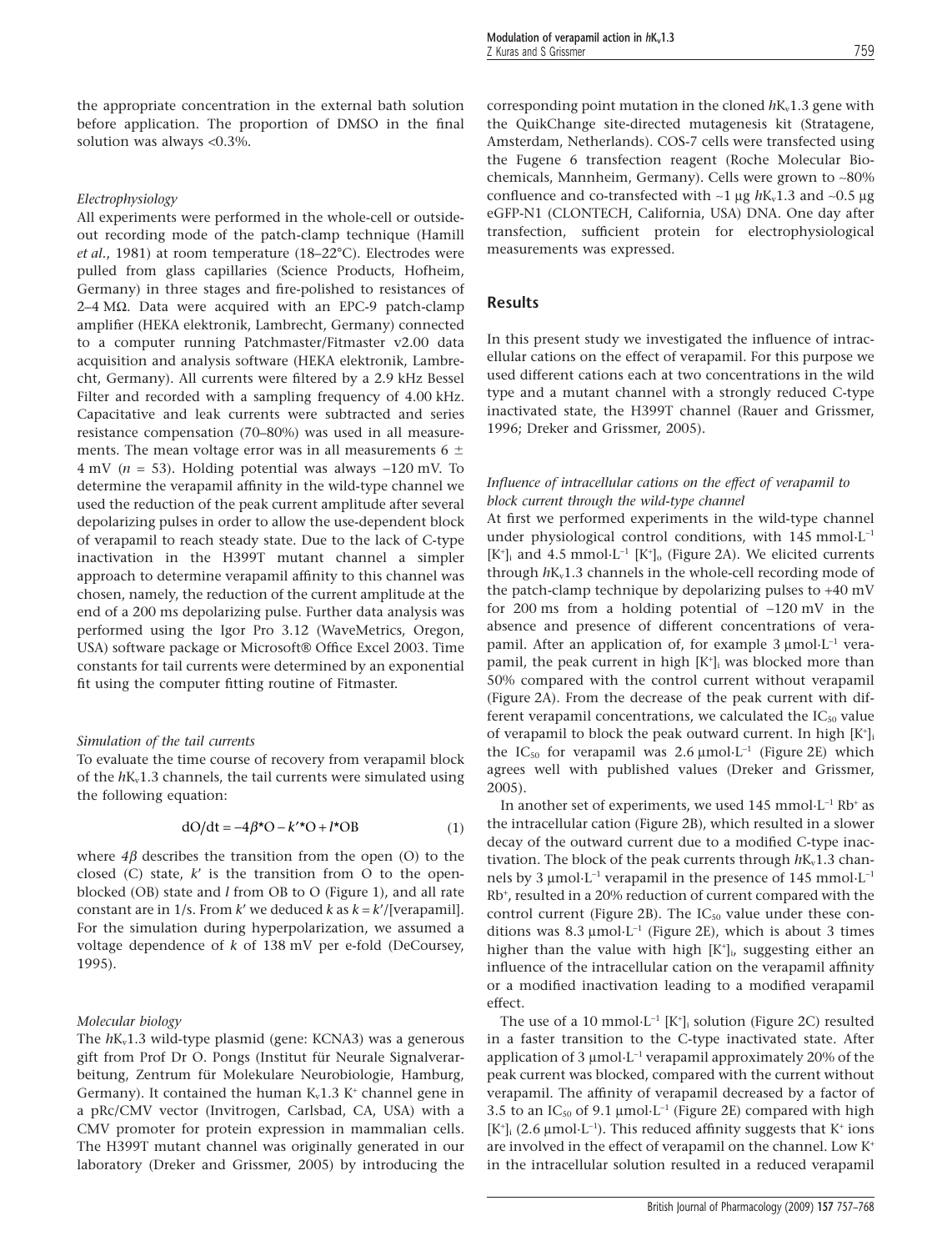

Figure 2 Block of current through wild-type  $h$ K<sub>v</sub>1.3 channels by verapamil in the presence of different [K<sup>+</sup>]<sub>i</sub> or [Rb<sup>+</sup>]<sub>i</sub> with low [K<sup>+</sup>]<sub>o</sub>. Currents were elicited in the whole-cell configuration by a 200-ms depolarizing pulse to +40 mV from a holding potential of -120 mV every 30 s and were obtained in high, 145 mmol·L<sup>-1</sup>, [K+]<sub>i</sub> (A) or [Rb+]<sub>i</sub> (B) and in low, 10 mmol·L<sup>-1</sup>, [K+]<sub>i</sub> (C) or [Rb+]<sub>i</sub> (D) before and after application of different concentrations of verapamil. (E) Dose-response curves in the wild-type channel. IC<sub>50</sub> values were calculated by fitting a Hill function  $(I_{\text{drug}}/I_0 = 1/[1 + (IC_{50}/C_{\text{drug}})])$  to the normalized peak current data points obtained after application of different verapamil concentrations. I<sub>0</sub> represents the peak current before and Idrug the peak current after verapamil application, Cdrug is the concentration of verapamil in the external bath solution. All data points were obtained from at least three identical experiments and are given as mean  $\pm$  SD.

affinity which might be at least in part due to the stronger inactivation in 10 mmol $\cdot$ L<sup>-1</sup> [K<sup>+</sup>]<sub>i</sub> (Figure 2C) than in 145 mmol·L<sup>-1</sup>  $[K^{\dagger}]_i$ . In 10 mmol·L<sup>-1</sup>  $[Rb^{\dagger}]_i$  the C-type inactivated state is not affected, as it is in low  $[K^{\scriptscriptstyle +}]$ . The peak current

in low [Rb<sup>+</sup>]<sub>i</sub> was blocked about 40% by 30 µmol·L<sup>-1</sup> verapamil compared with the control current (Figure 2D). Therefore, with 10 mmol $\cdot$ L<sup>-1</sup> [Rb<sup>+</sup>]<sub>i</sub> solution the affinity of verapamil was lowered by a factor of 4 to an  $IC_{50}$  of 33.7 µmol $\cdot$ L<sup>-1</sup> (Figure 2E),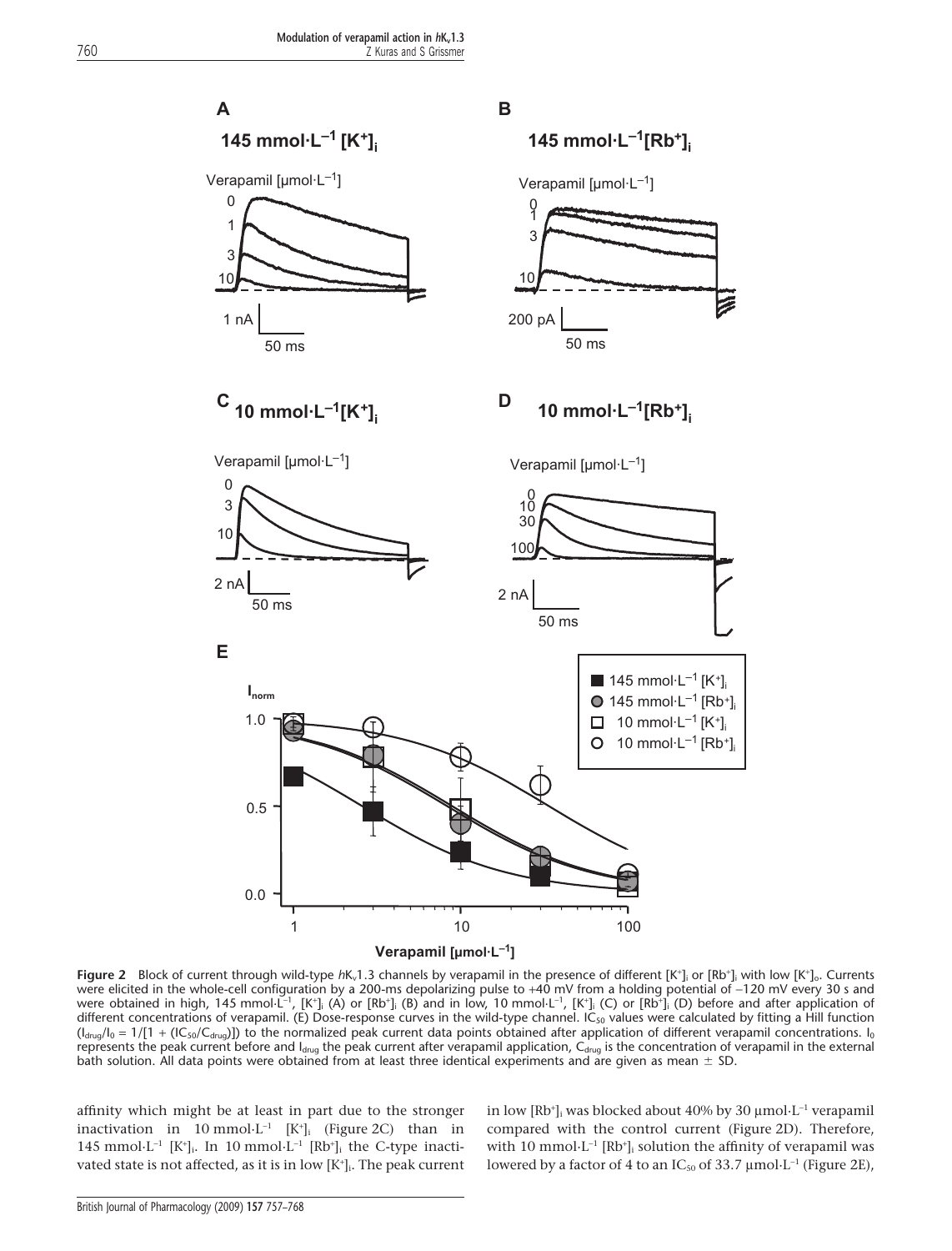

Figure 3 Block of current through the mutant channel H399T by verapamil in the presence of different [K<sup>+</sup>]<sub>i</sub> or [Rb<sup>+</sup>]<sub>i</sub> with low [K<sup>+</sup>]<sub>o</sub>. Currents were elicited in the whole-cell configuration as described in the legend to Figure 2 and were obtained in high, 145 mmol $\mathsf{L}^{-1}$ , [K\*]; (A) or [Rb\*] (B) and in low, 10 mmol $\cdot$ L<sup>-1</sup>, [K<sup>+</sup>]<sub>i</sub> (C) or [Rb<sup>+</sup>]<sub>i</sub> (D) before and after application of different concentrations of verapamil. (E) Dose-response curves in the mutant channel. IC<sub>50</sub> values were calculated by fitting a Hill function ( $I_{drag}/I_0 = 1/[1 + (IC_{50}/C_{drag})]$ ) to the normalized steady-state current data points obtained after application of different verapamil concentrations. I<sub>0</sub> represents the steady-state current before and I<sub>drug</sub> the steady-state current after verapamil application, C<sub>drug</sub> is the concentration of verapamil in the external bath solution. All data points were obtained from at least three identical experiments and are given as mean  $\pm$  SD.

relative to that in  $145 \text{ mmol} \cdot L^{-1}$   $[\text{Rb}^+]$ . Thus, a decreased cation concentration in the intracellular solution resulted in a reduction of the verapamil affinity in the wild-type channel, which could be at least in part due to the faster inactivation (Figure 2C).

## *Influence of intracellular cations on the effect of verapamil to block current through the mutant channel H399T*

To exclude the influence of the C-type inactivation on verapamil affinity, we carried out the same experiments, as described above, in the mutant channel H399T, which exhibits a strongly reduced C-type inactivated state (Dreker and

Grissmer, 2005). The currents through H399T channels were elicited in the whole-cell recording mode with the same voltage pulse protocol as well as solutions as described for the wild-type channel. For the H399T channels we calculated the IC<sub>50</sub> after the application of different verapamil concentrations by the decrease of the steady-state current at the end of the 200 ms depolarizing pulse (Röbe and Grissmer, 2000; Dreker and Grissmer, 2005) and not by the decrease of the peak current as in the wild-type channel. Under physiological control conditions in H399T channels with 145 mmol $\cdot$ L<sup>-1</sup> [K<sup>+</sup>]<sub>i</sub> and 4.5 mmol $\cdot$ L<sup>-1</sup> [K<sup>+</sup>] $_{\rm o}$  42% of the steady-state current was blocked by  $1 \mu$ mol·L<sup>-1</sup> verapamil compared with the control current without verapamil (Figure 3A). The affinity of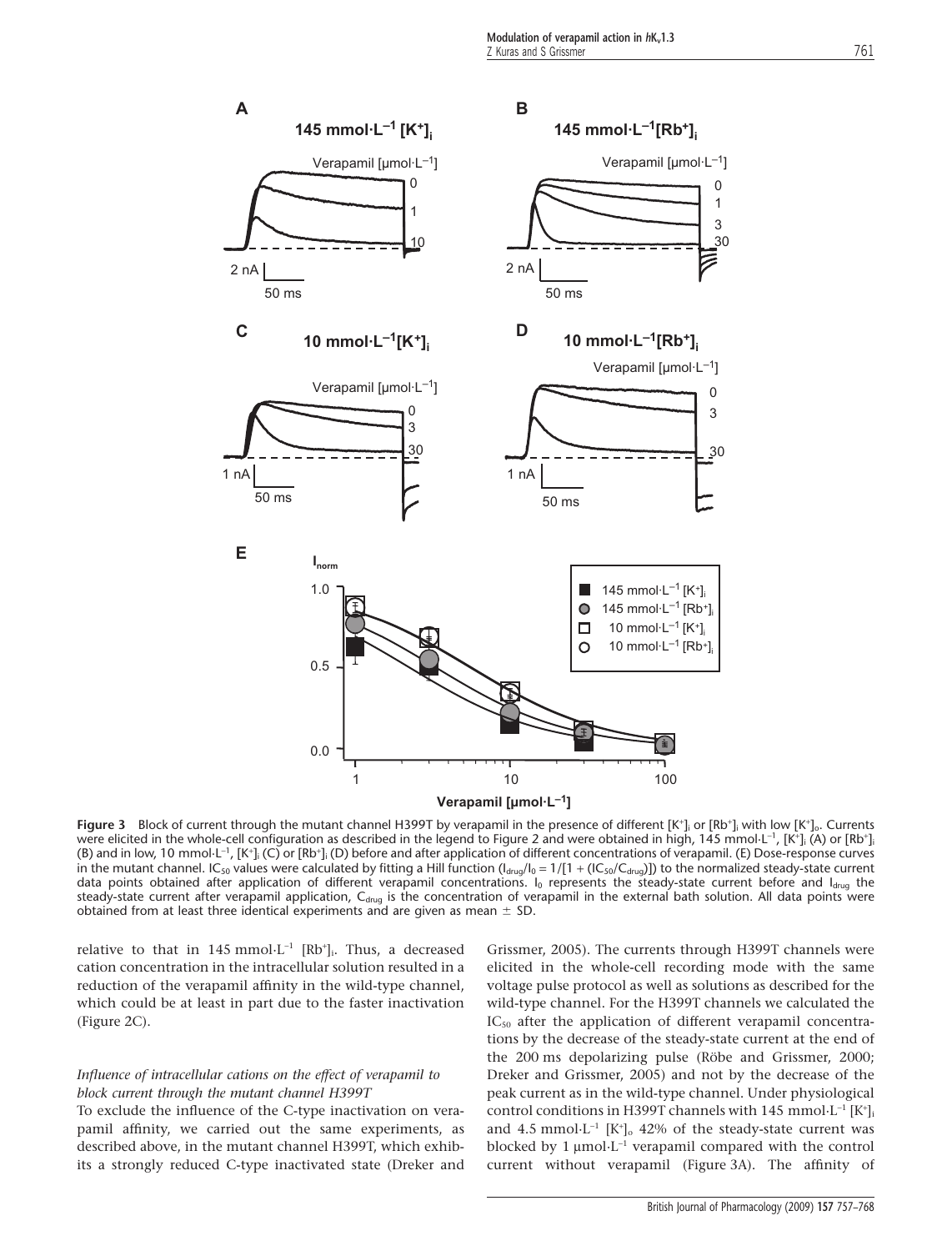verapamil was  $2.1 \mu \text{mol} \cdot L^{-1}$  (Figure 3E) which was similar to what we determined for the wild-type channel (2.6  $\mu$ mol·L<sup>-1</sup>, Figure 2E). The currents through H399T channels with 145 mmol $\cdot$ L<sup>-1</sup> [Rb<sup>+</sup>]<sub>i</sub> were blocked about 33% with 1  $\mu$ mol $\cdot$ L<sup>-1</sup> verapamil (Figure 3B), resulting in a slightly lower verapamil affinity with an  $IC_{50}$  of 3.3 µmol $\cdot L^{-1}$  (Figure 3E). In the mutant channel the verapamil affinity was less affected by the different intracellular cation compared with the wild-type channel indicating that part of the change in verapamil affinity by using different intracellular cations was presumably due to a modified C-type inactivation in the wild-type channel.

In 10 mmol $\cdot$ L<sup>-1</sup> [K<sup>+</sup>]<sub>i</sub> the application of 3 µmol $\cdot$ L<sup>-1</sup> verapamil blocked more than 30% of the steady-state current (Figure 3C). The low  $[K^+]$  decreased the verapamil affinity on the H399T channel to an  $IC_{50}$  of 5.6  $\mu$ mol·L<sup>-1</sup> (Figure 3E), a factor of 2.6 compared with its value in high [K<sup>+</sup>]<sub>i</sub>. With low Rb<sup>+</sup> (Figure 3D) in the intracellular solution 30% of the steady-state current was blocked by  $3 \mu$ mol·L<sup>-1</sup> verapamil as in 10 mmol $\cdot$ L<sup>-1</sup> [K<sup>+</sup>]<sub>i</sub> whereas in high [Rb<sup>+</sup>]<sub>i</sub> ~50% of the steadystate current was blocked by 3  $\mu$ mol·L<sup>-1</sup> verapamil. The IC<sub>50</sub> for verapamil in 10 mmol·L<sup>-1</sup>  $[Rb<sup>+</sup>]$ <sub>i</sub> was 5.5 µmol·L<sup>-1</sup> (Figure 3E).

Thus, in the mutant channel H399T the internal cations did have less influence on verapamil affinity compared with the wild-type channel and a part of the cation effect on the verapamil affinity for the wild-type channel could be due to change in C-type inactivation brought about by the cations.

This C-type inactivation is strongly reduced in the mutant H399T channel and therefore the effect of the internal cations to modulate verapamil affinity is less compared with the wildtype channel.

## *Tail currents with high K*<sup>+</sup> *in the extracellular solution*

External cations also influence the rate of C-type inactivation (López-Barneo *et al.*, 1993) and extracellular K<sup>+</sup> displaced, at hyperpolarized potentials, intracellular TEA (tetraethylammonium) ions from their blocking site due to the voltagedependent entry of external  $K^+$  into the channel (Armstrong, 1971). Therefore, the voltage-dependent entry of  $K^+$  or  $Rb^+$ could also influence the dissociation of verapamil from its binding site (verapamil off-rate). The simplest way to assess the voltage dependence of verapamil dissociation would be to create conditions where the channels stay open longer at potentials more negative than -60 mV and to achieve this we performed experiments using 164.5 mmol $\cdot$ L<sup>-1</sup> K<sup>+</sup> in the extracellular solution and 145 mmol $\cdot L^{-1} K^+$  in the intracellular solution. We used high K<sup>+</sup> in the extracellular solution to prevent the transition to the C-type inactivated state and to have a more precise measurement of the tail current.

The results of these experiments are shown in Figure 4. We elicited currents (Figure 4A) through  $hK<sub>v</sub>1.3$  channels in the outside-out recording mode from a holding potential of -120 mV with 50 ms depolarizing pulses to +60 mV followed by different hyperpolarized potentials in high [K<sup>+</sup>]<sub>0</sub>. In the absence of verapamil, the depolarizing pulses activated and opened the channels  $(C \rightarrow O)$  giving rise to a peak outward current within 15–20 ms that declined minimally during depolarization, i.e. did not show inactivation due to the high [K<sup>+</sup> ]o. Hyperpolarization deactivated and closed the channels

 $(O \rightarrow C)$  resulting in an instantaneous inward tail current that declined mono-exponentially. The average time constant for this decline was  $22 \pm 9$  ms (mean  $\pm$  SD,  $n = 4$ ) at  $-160$  mV. From the deactivation time constants at different hyperpolarized potentials we calculated the deactivation rate constants and plotted those against the applied voltage (Figure 4B). We did not include the values obtained at  $-80$  and  $-60$  mV because, at those potentials, channels become activated and open and therefore the time course of the tail current decay is not only due to the transition from the open to the closed, deactivated state of the channel, but also from the closed, deactivated state to the open state. The straight line in Figure 4B represents a mono-exponential fit to the data with a slope of  $-0.014 \text{ mV}^{-1}$  indicating a voltage dependence of deactivation of  $hK_v1.3$  channels in  $[K^{\dagger}]_0$  of e-fold/-71 mV.

In the presence of 50  $\mu$ mol·L<sup>-1</sup> verapamil during the depolarizing pulses,  $hK_v1.3$  channels opened and currents through the channels were almost completely blocked by verapamil at the end of the depolarizing pulses. During the following hyperpolarizing pulses, a clear 'hook' in the tail currents was observed, that is, an initial increase in inward current reaching a peak followed by a decrease in inward current. This initial increase in tail inward current resembled recovery from verapamil block. We then determined the rate constants for recovery from verapamil block at different potentials, from the hooked tail current by a simulation of the tail current based on Equation 1. Figure 4C represents the normalized tail current in  $[K^{\dagger}]_0$  at  $-160$  mV after the application of verapamil. At the beginning of the hyperpolarizing pulse, most of the channels are in the open-blocked state and undergo a transition from the open-blocked to the open state (OB  $\rightarrow$  O) until they reach a peak after  $~13$  ms. After the peak, the channels finally go to the deactivated, closed state  $(O \rightarrow C)$ . We simulated this time course of the tail current and obtained in this example (Figure 4C) an off-rate constant for verapamil of 30 s-<sup>1</sup> , with similar deactivation rate constants as determined in the absence of verapamil. The off-rate constants for verapamil from the simulation at different potentials were plotted against the applied membrane potential (Figure 4D). The straight line in Figure 4D represents a mono-exponential fit to the data with a slope of  $-0.0126$  mV<sup>-1</sup> indicating a voltage dependence of the verapamil off-rate of e-fold/-79 mV in [K<sup>+</sup> ]o. The similarity between the voltage dependence of deactivation of  $hK_v1.3$  channels (e-fold/-71 mV), that is, the voltage dependence of channel closing and the verapamil off-rate (e-fold/-79 mV) suggested to us that the voltage dependence of the verapamil off-rate may be caused by the voltage dependence of channel closure.

#### *Tail currents with high Rb*<sup>+</sup> *in the extracellular solution*

We also used  $Rb<sup>+</sup>$  in the extracellular solution to keep the channels open longer at potentials more negative than -60 mV. This approach had been described to slow down deactivation by a factor of  $\sim$ 5 compared with using  $K^+$  in the extracellular solution (Cahalan *et al.*, 1985).

The currents through  $hK_v1.3$  channels were elicited in the outside-out recording mode as described before only in high  $[Rb<sup>+</sup>]$ <sub>o</sub> and in high  $[K<sup>+</sup>]$ <sub>i</sub> and the results of these experiments are shown in Figure 5. In the absence of verapamil, the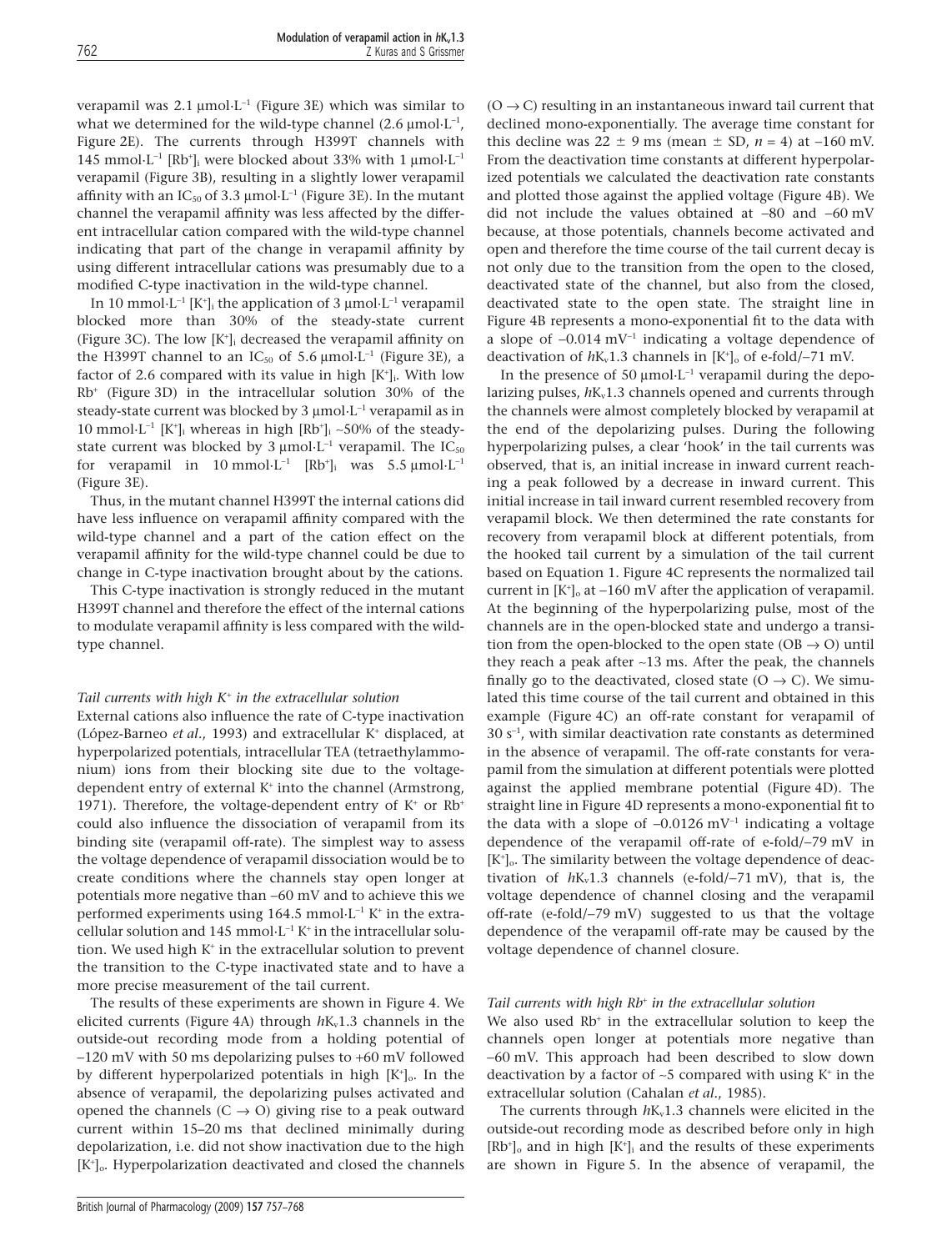

currents elicited in high [Rb<sup>+</sup>]<sub>o</sub> were similar to those observed in high  $[K^{\scriptscriptstyle +}]_{\rm o}$  (Figure 4) except that deactivation in high  $[\rm Rb^{\scriptscriptstyle +}]_{\rm o}$ was much slower than in high  $[K^{\scriptscriptstyle +}]_{\rm o}$ . For example, at –160 mV the deactivation time constant was  $112 \pm 41$  ms (mean  $\pm$  SD,  $n = 4$ ) compared with 22 ms in high  $[K^+]_0$  indicating that

control **verapamil Figure 4** Characteristics of verapamil-induced block of currents through wild-type  $hK_v1.3$  channels in high  $[K^+]_0$  and high  $[K^+]_i$ . (A) Currents were elicited in the outside-out configuration from a holding potential of  $-120$  mV with 50-ms depolarizing pulses to +60 mV followed by various hyperpolarizing pulses. (B) Deactivation rate constants (mean  $\pm$  SD,  $n = 4$ ) were obtained by singleexponential fits to the tail currents shown in (A) in the absence of verapamil and plotted against the applied membrane potential. The straight line represents a mono-exponential fit to the data with a slope of  $-0.014 \text{ mV}^{-1}$  indicating a voltage dependence of deactivation in  $[K^+]$ <sub>o</sub> of e-fold/-71 mV. (C) Tail currents at -160 mV in the presence of 50  $\mu$ mol·L<sup>-1</sup> verapamil were normalized to the instantaneous tail current in the absence of verapamil (data from A; black squares). The continuous green line represents the simulation of the current based on Equation 1 yielding off-rate constants (mean  $\pm$  SD,  $n = 4$ ) for verapamil which are plotted in (D) against the applied membrane potential. The straight line represents a monoexponential fit to the data with a slope of  $-0.0126$  mV<sup>-1</sup> indicating a voltage dependence of the verapamil off-rate in [K<sup>+</sup>]<sub>o</sub> of e-fold/ -79 mV. Error bars are shown when they exceed the size of the symbols.  $\blacktriangleleft$ 

> deactivation in high  $[Rb<sup>+</sup>]_{o}$  was about 5 times slower than in high  $[K^{\dagger}]$ . In Figure 5B the deactivation rate constants were plotted against the applied membrane potential as described for Figure 4B. With the mono-exponential fit (straight line) we obtained a slope of  $-0.0286$  mV<sup>-1</sup> indicating a voltage dependence of deactivation of  $hK_v1.3$  channels in high  $[Rb^+]_c$ of e-fold/-35 mV.

> The traces obtained in the presence of 50  $\mu$ mol·L<sup>-1</sup> verapamil in high [Rb<sup>+</sup>]<sub>o</sub> are also shown in Figure 5A. Currents through the  $hK_v1.3$  channels elicited in high  $[Rb<sup>+</sup>]$ <sub>o</sub> were like those with high [K<sup>+</sup> ]o, that is, a complete block by verapamil at the end of the depolarizing pulses and the appearance of a hook in the tail current. From this hook we determined the time constants to the peak of the inward tail current in high  $[Rb<sup>+</sup>]_{0}$ , at  $-160$  mV (17  $\pm$  7 ms; mean  $\pm$  SD,  $n = 4$ ) and at  $-100$  mV (91  $\pm$  41 ms; mean  $\pm$  SD, *n* = 5). These values were ~4–6 times greater in high  $[Rb<sup>+</sup>]_{\circ}$  compared with in high  $[K<sup>+</sup>]_{\circ}$ (Figure 4A), indicating a correlation between the speed of deactivation and the speed of verapamil leaving its binding site. Besides this correlation we also determined from the hooked tail currents the rate constants for recovery from verapamil block at different potentials by a simulation of the current based on Equation 1. Figure 5C shows and represents the observed values for the normalized tail current in  $[Rb<sup>+</sup>]_{o}$  at -160 mV after the application of verapamil and the line represents the simulation. At the beginning of the hyperpolarizing potential, most of the channels are in the open-blocked state and undergo a transition to the open state (OB  $\rightarrow$  O) until they reach a peak after ~27 ms. After the peak the channel finally closes (O  $\rightarrow$  C). With the simulation we obtained in this example (Figure 5C) an off-rate constant for verapamil of 20 $s^{-1}$ , with similar deactivation rate constants as determined in the absence of verapamil in [Rb<sup>+</sup>].. In Figure 5D the verapamil off-rate constants at different hyperpolarizing potentials in high [Rb<sup>+</sup>]<sub>o</sub> obtained by the simulation were plotted against the applied membrane potential. The straight line in Figure 5D represents the mono-exponential fit with a slope of  $-0.012$  mV<sup>-1</sup> indicating a voltage dependence of e-fold/-83 mV. The voltage dependence of the verapamil offrate in high [Rb<sup>+</sup>]<sub>o</sub> (e-fold/-83 mV) was comparable with the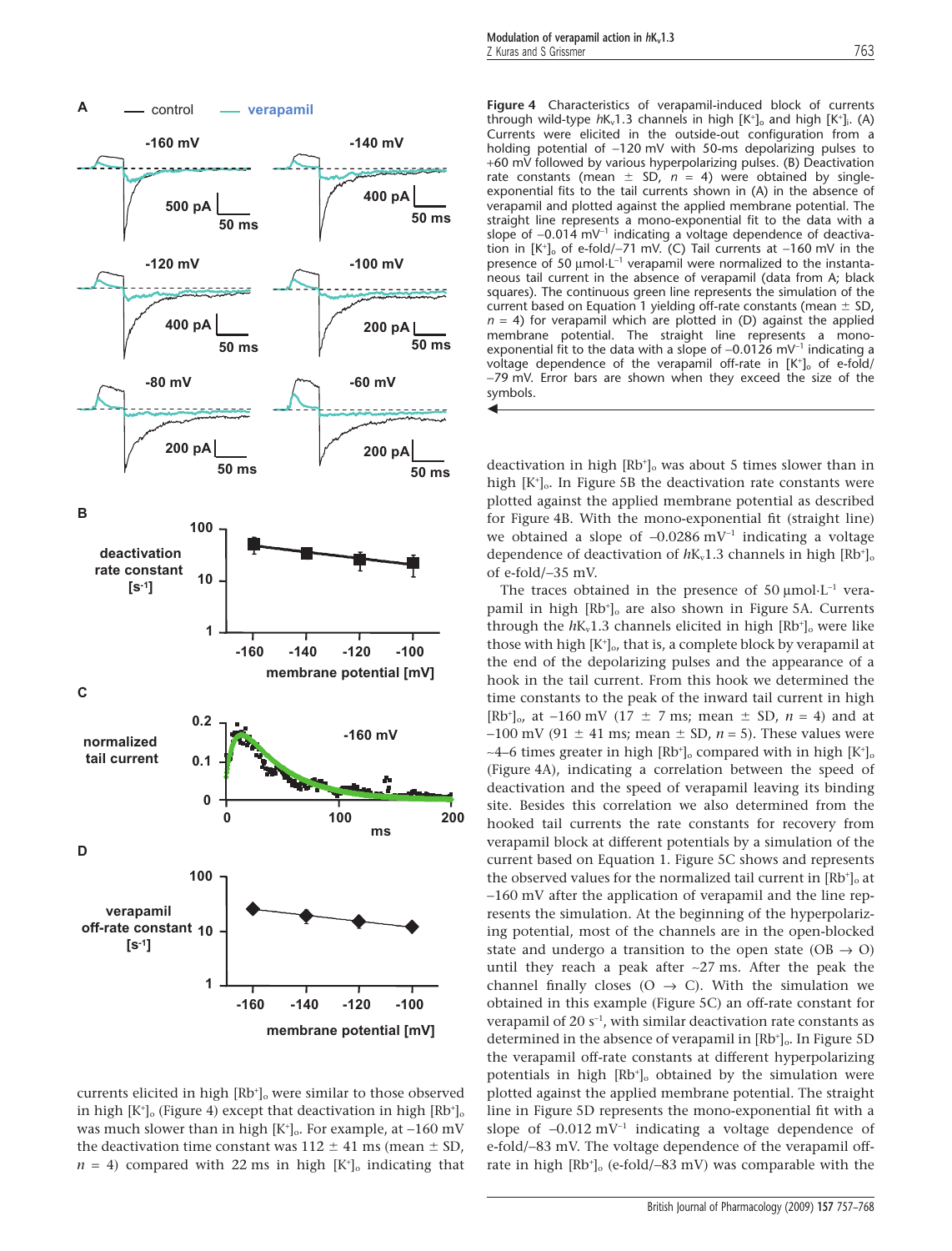$\blacktriangleleft$ 



control **verapamil Figure 5** Characteristics of verapamil-induced block of currents through wild-type  $hK_v1.3$  in high  $[Rb^+]_0$  and high  $[K^+]_i$ . (A) Currents were elicited in the outside-out configuration as described in the legend to Figure 4A. (B) Deactivation rate constants (mean  $\pm$  SD, n = 4) were obtained as described in the legend to Figure 4B and plotted against the applied membrane potential. The straight line represents a mono-exponential fit to the data with a slope of  $-0.0286$  mV<sup>-1</sup> indicating a voltage dependence of deactivation in [Rb<sup>+</sup>]<sub>o</sub> of e-fold/ -35 mV. (C) Normalized tail currents at -160 mV (data from A; black squares) and the simulation of the current (green line) were obtained as described in the legend to Figure 4C. (D) Off-rate constants (mean  $\pm$ SD,  $n = 3$ ) for verapamil were obtained by the simulation and plotted against the applied membrane potential. The straight line represents a mono-exponential fit to the data with a slope of -0.012 indicating a voltage dependence of the verapamil off-rate in [Rb<sup>+</sup>]<sub>o</sub> of e-fold/-83 mV. Error bars are shown when they exceed the size of the symbols.

> voltage dependence of the verapamil off-rate in high  $[K^+]_c$ (e-fold/-79 mV) in spite of differences in the absolute values of the off-rate constants *l*. The off-rate constants (*l*; mean  $\pm$ SD) for verapamil were in high  $[K^+]_0$ , 26  $\pm$  3 s<sup>-1</sup> (*n* = 4) at  $-160$  mV and  $12 \pm 2$  s<sup>-1</sup> (*n* = 4) at  $-100$  mV, compared with 17  $\pm$  3 s<sup>-1</sup> (*n* = 3) and 7  $\pm$  1 s<sup>-1</sup> (*n* = 3) in high [Rb<sup>+</sup>]<sub>0</sub>.

## *Influence of the voltage-dependent entry of K*<sup>+</sup> *on the voltage dependence of the verapamil off-rate*

One interpretation of the voltage dependence of the recovery from verapamil block (verapamil off-rate) is that there was voltage-dependent entry of potassium ions into the channel which displaced verapamil from its binding sites, analogous to the observation that increasing external  $K^+$  increased the rate constant of dissociation of TEA<sup>+</sup> (tetraethylammonium) ion from its blocking sites (Armstrong, 1971).

The simplest method of testing if dissociation of verapamil was due to the entry of  $K^+$  into the channel was to repeat the measurements described in Figure 4, in low  $[K^{\dagger}]_0$  and in high [K<sup>+</sup>]<sub>i</sub> and in the whole-cell recording mode. Due to the C-type inactivation in wild-type  $hK_v1.3$  channels in high  $[Na^+]$ <sub>o</sub> we used the mutant channel H399T (Rauer and Grissmer, 1996; Dreker and Grissmer, 2005). Figure 6A shows the currents through H399T channels in the absence and presence of 100  $\mu$ mol·L<sup>-1</sup> verapamil. We used 100  $\mu$ mol·L<sup>-1</sup> verapamil to block almost all currents through the H399T channels in order to be able to visualize the presence of a hook in the tail current. In the enlarged part of the current (Figure 6B), a clear hook can be observed. From the hooked tail current we determined the verapamil off-rate by a simulation of the tail current based on Equation 1. In Figure 6C the verapamil offrate constants at different hyperpolarizing potentials in low [K<sup>+</sup> ]o obtained by the simulation were plotted against the applied membrane potential. The straight line in Figure 6C represents the mono-exponential fit with a slope of  $-0.015$  mV<sup>-1</sup> indicating a voltage dependence of the verapamil off-rate of e-fold/-69 mV. The voltage dependence of the verapamil off-rate in low  $[K^+]$ <sub>o</sub> (e-fold/-69 mV) was comparable with the voltage dependence of the verapamil off-rate in high  $[K^+]$ <sub>o</sub> (e-fold/-79 mV) and high  $[Rb^+]$ <sub>o</sub> (e-fold/-83 mV) respectively. From the verapamil off-rate constant (at  $-160$  mV) of 3  $\pm$  0.31 s<sup>-1</sup> (mean  $\pm$  SD, *n* = 3) in low [K<sup>+</sup>]<sub>o</sub> and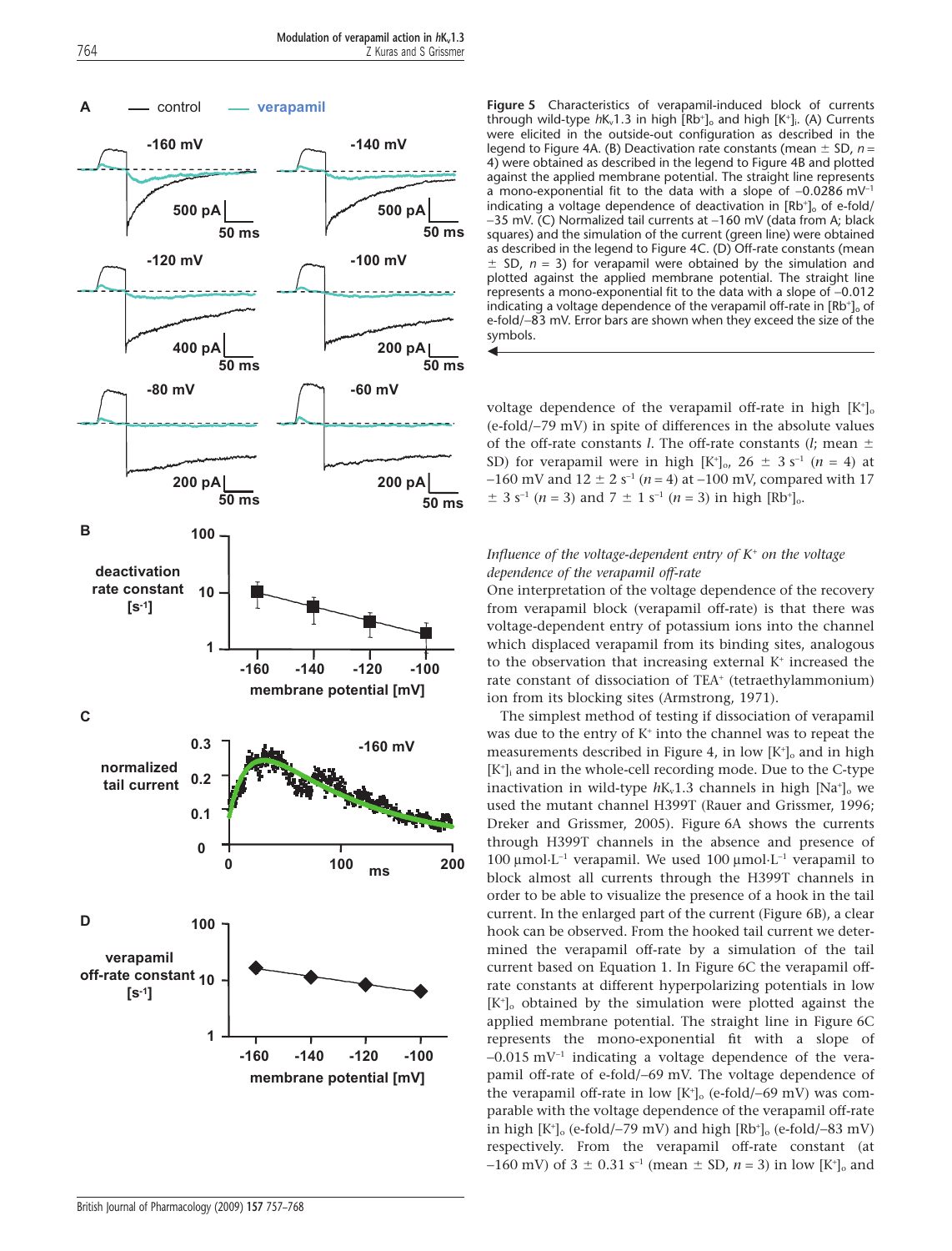

**Figure 6** Current through the H399T mutant channel in the absence and presence of 100  $\upmu$ mol $\cdot$ L $^{-1}$  verapamil in high [Na $^{\scriptscriptstyle +}$ ] $_{\scriptscriptstyle \rm o}$  solution (used as a low [K<sup>+</sup> ]o condition). (A) Current was elicited in the whole-cell configuration from a holding potential of  $-120$  mV with 100-ms depolarizing pulse to +60 mV followed by a 200 ms hyperpolarizing pulse to -160 mV. (B) Enlargement of the same current trace with  $100 \mu$ mol·L<sup>-1</sup> verapamil as shown in (A), to illustrate the hook. (C) Off-rate constants (mean  $\pm$  SD,  $n$  = 3) for verapamil were obtained as described in the legend to Figure 4C and plotted against the applied membrane potential. The straight line represents a mono-exponential fit to the data with a slope of  $-0.015$  mV<sup>-1</sup> indicating a voltage dependence of the verapamil off-rate in [Na<sup>+</sup>]<sub>o</sub> of e-fold/–69 mV. Error bars are shown when they exceed the size of the symbols.

 $26 \pm 6.7$  s<sup>-1</sup> (mean  $\pm$  SD, *n* = 4) in high [K<sup>+</sup>]<sub>o</sub> we conclude that the voltage-dependent entry of extracellular K<sup>+</sup> into the channel, as had been proposed by Armstrong (1971) for the relief of internal TEA<sup>+</sup> block, could be a possible explanation for the voltage-dependent off-rate of verapamil in  $hK_v1.3$ channels.

## *Influence of the duration of the depolarization on the tail current time course in H399T channels*

Another explanation for the voltage dependence of the verapamil off-rate was that it was due to the gating of the channel (state dependence), i.e. that there is more than one open state. In an attempt to generate kinetic evidence for two open states of the  $hK<sub>v</sub>1.3$  channel, we measured the deactivation time course after different prepulse durations, as one indication for a second open state would be the dependence of the deactivation time course on the duration of the depolarization. For this purpose we used the mutant channel H399T to exclude the influence of inactivation.

We elicited tail currents through H399T channels in high  $[K^{\dagger}]$  and high  $[K^{\dagger}]$  in the outside-out recording mode from a holding potential of -120 mV to a strong depolarization pulse to +100 mV with variable duration of the depolarization followed by hyperpolarized potentials of  $-100$  mV or  $-160$  mV respectively. After a 15-ms step to the depolarizing pulse at +100 mV the channels activate and undergo a transition from the closed to the open state  $(C \rightarrow O)$ . The following hyperpolarizing pulse to -100 mV deactivates the channels with a time constant of 44 ms (Figure 7A). After a 500-ms step to  $+100$  mV the deactivation at  $-100$  mV was slowed to a time constant of 67 ms (Figure 7A). Compared with the 15-ms step to  $+100$  mV the deactivation was decreased by a factor of  $-1.5$ after 500-ms depolarization. In several other cells we observed a similar effect on the deactivation time constant where after the 500-ms depolarizing step the factor was  $2 \pm 0.5$  (mean  $\pm$ SD, *n* = 3). Figure 7B demonstrates the slower tail current decay at -100 mV after a 500-ms depolarizing pulse compared with the 15-ms step to +100 mV more clearly indicating dependence between the duration of the depolarization and deactivation. The closing of the channel at the hyperpolarizing pulse  $-160$  mV was faster than that at  $-100$  mV. After 15 ms to +100 mV and the following hyperpolarizing pulse to -160 mV the channel closed with a deactivation time constant of 18 ms (Figure 7C). The deactivation time constant at -160 mV was 33 ms after a 500-ms depolarization (Figure 7C). Compared with the 15-ms step to +100 mV the closing of the channel was slowed by a factor of ~1.8 after a 500-ms depolarizing pulse (Figure 7D) and, overall, the factor was  $1.6 \pm 0.2$ (mean  $\pm$  SD,  $n = 3$ ) after a 500-ms step to +100 mV.

## **Discussion**

The aim of this study was to see whether internal and external cations could modulate verapamil affinity in the  $hK_v1.3$ channel. Intracellular  $K^*$  and  $Rb^*$  changed verapamil affinity although a part of this change was presumably due to a change in C-type inactivation. Extracellular  $K^+$  and  $Rb^+$  influenced the verapamil off-rate at hyperpolarizations. Although we cannot rule out that this effect is due to the voltagedependent entry of the cations into the channel thereby pushing verapamil out of its binding site, we favour the idea that the voltage-dependent verapamil off-rate is due to the voltage-dependent closure of the channel. This idea would involve the existence of a second open state in the  $hK_v1.3$ which was confirmed by the kinetic properties of the deactivation time course after variable durations of the depolarized prepulse.

*Role of intracellular K*<sup>+</sup> *and Rb*<sup>+</sup> *on the verapamil affinity* In the wild-type  $hK_v1.3$  channel the effect of verapamil was clearly influenced by the intracellular cation. The change in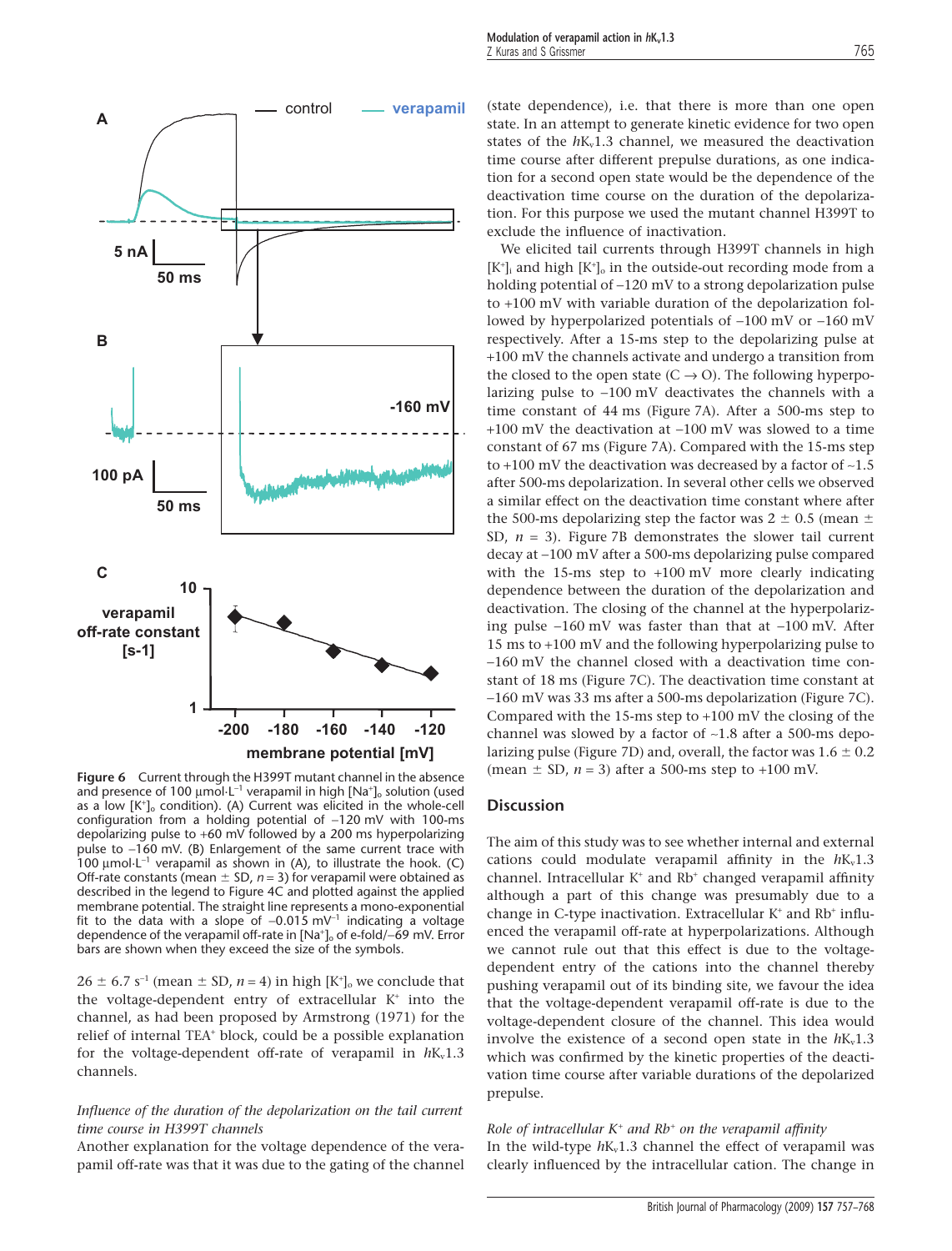

**Figure 7** Influence of the duration of the depolarization on the tail current time course in H399T channels. (A) Tail currents at -100 mV after 5-, 15-, 65-, 100-, 200-, 300-, 400- and 500-ms depolarizing pulses to +100 mV in high internal and external K<sup>+</sup> solution. (B) Normalized tail currents after 15- and 500-ms depolarizing pulse from (A). (C) Tail currents at -160 mV after 5-, 15-, 65-, 100-, 200-, 300-, 400- and 500-ms depolarizing pulses to +100 mV in high [K\*], and high [K\*]。(D) Normalized tail currents after 15- and 500-ms depolarizing pulse from (C).

the verapamil affinity induced by the intracellular cations was presumably not caused by a change in C-type inactivation for the following reasons: (i) a faster as well as a slower transition to the C-type inactivated state resulted in a decrease of the verapamil affinity (Figure 2); and (ii) earlier measurements demonstrated that C-type inactivation under physiological conditions does affect the verapamil action since it was assumed that the verapamil affinity was identical for the open and the inactivated state of the channel (Röbe and Grissmer, 2000). In the wild-type channel the decrease of the peak current after the application of verapamil is influenced not only by the transition  $O \rightarrow OB$  (Figure 1) but also by the transition  $OB \rightarrow IB$  and the recovery from the inactivated state after 30 s. Therefore, changes in the occupancy of the inactivated state of the channel will have an influence on the accumulated peak current reduction in the presence of verapamil assuming that recovery from the inactivated state is not affected by a change in the intracellular cations. To avoid the complications with the influence of the C-type inactivation on verapamil affinity we used the mutant channel H399T where the transitions to IB and I can be neglected. Using this mutant channel we observed that the change in the verapamil affinity was smaller compared with the wild-type channel indicating that in the wild-type channel a part of the change in the verapamil affinity was presumably due to the inactivated state and another part due to the intracellular cations. The change in the verapamil affinity through a change in the intracellular cations could be caused by the cation binding sites in the selectivity filter (Zhou and MacKinnon, 2003). In intracellular and extracellular low K<sup>+</sup> the structure at the selectivity filter region is changed which could result in a modified verapamil affinity. In intracellular and extracellular high Rb<sup>+</sup> the protein structure is similar to the structure in high K<sup>+</sup> except there are only three instead of four ion binding sites in the selectivity filter (Zhou and MacKin-

non, 2003). This could lead to differences in the verapamil binding site compared with conditions in intracellular and extracellular high K<sup>+</sup>, which was experimentally observed since in the mutant channel the effect of verapamil changed in high  $[Rb^+]$ <sub>i</sub> by a factor of ~1.5 compared with high  $[K^+]$ <sub>i</sub>. We therefore conclude that intracellular cations influence verapamil affinity in the wild-type  $h_{\text{kv}}(1.3)$  channel by (i) a modification of C-type inactivation; and (ii) the occupancy of ion binding sites in the selectivity filter. A similar observation was obtained in *h*Kv1.5 channels with nifedipine by Lin *et al.*  $(2001)$ . The effect of nifedipine was changed in high Rb<sup>+</sup> by a factor of  $\sim$ 2 compared with high K<sup>+</sup> which is comparable to our data. Lin *et al.* (2001) concluded that the binding site of permeating ions within the channel pore could be close to the binding site of nifedipine and the cations might affect the binding of nifedipine.

#### *The voltage-dependent recovery from verapamil block*

From measurements reported by DeCoursey (1995) we knew that the block of  $K_v1.3$  by verapamil was state-dependent and the rate of recovery from verapamil block (verapamil off-rate) was described as voltage-dependent. We wanted to find out whether the voltage-dependent verapamil off-rate was due to the positively charged verapamil sensing the membrane electric field leaving its binding site because of the negative voltage ('voltage-dependence') or whether it was due to the closing of the channel ('state-dependence'). The similarities in the voltage dependence of channel closure (e-fold/-35 mV in  $mK_v1.3$ ; e-fold/-40 mV in  $rK_v1.3$ ) and the voltage dependence of verapamil off-rate (e-fold/-36 mV in  $mK_v1.3$ ; e-fold/  $-43$  mV in  $rK_v1.3$ ) reported by Röbe and Grissmer (2000) as well as by DeCoursey (1995) and our own results suggested to us that the voltage dependence of the verapamil off-rate may be caused by the voltage dependence of channel closure. The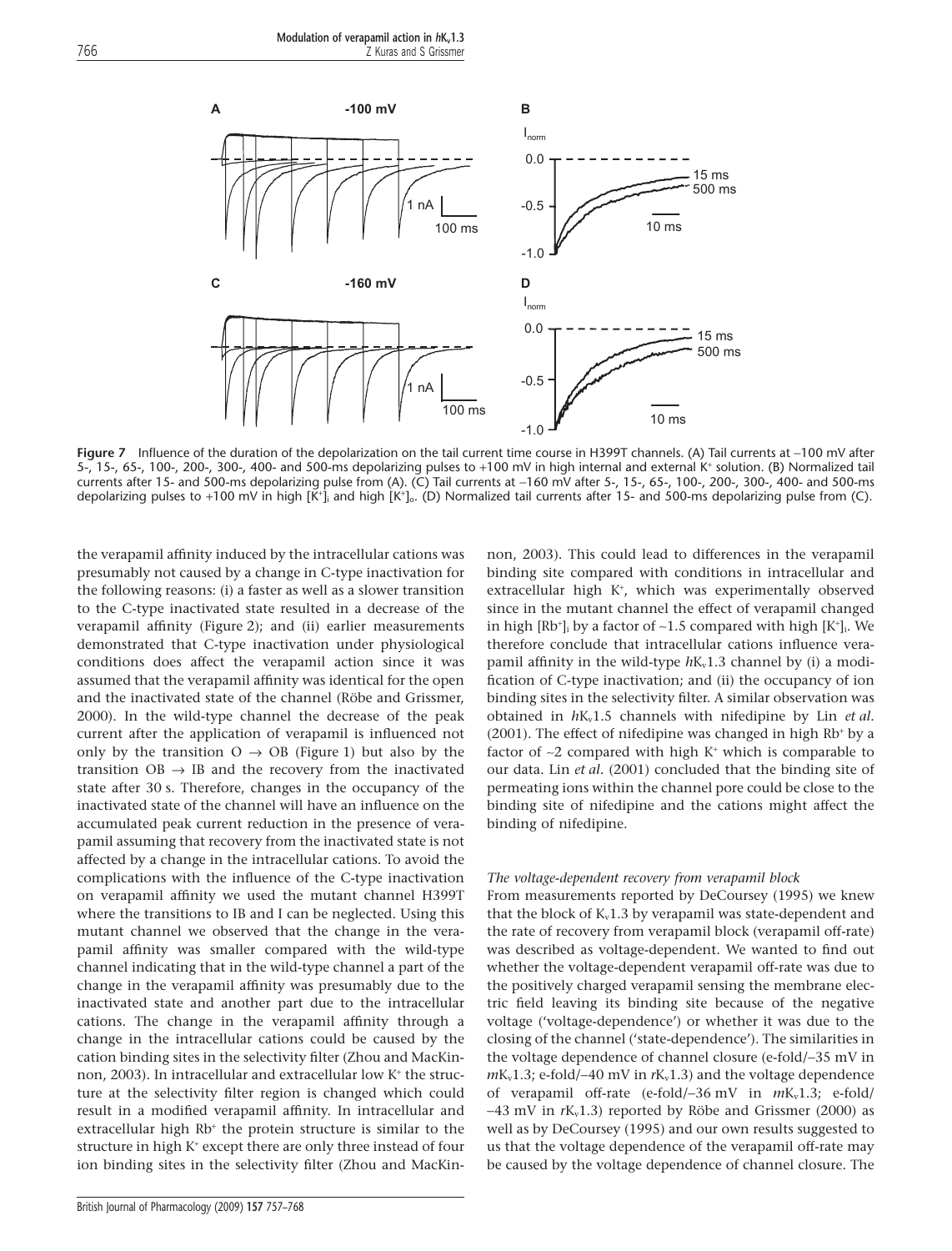reasons for the steeper voltage dependence of both deactivation and verapamil off-rate reported by Röbe and Grissmer (2000) and DeCoursey (1995) compared with our results could be due to a species difference (*mouse/rat* vs. *human*) and/or due to the measuring technique (whole cell vs. outside-out). One way to experimentally distinguish the voltage dependence from the state dependence of recovery from verapamil block would be to create conditions where the channels stay open longer at potentials more negative than -60 mV, compared with control conditions. If recovery from verapamil under these conditions is identical to those under control conditions then this recovery would be mainly voltage-dependent. Alternatively, if recovery from verapamil under these conditions is slower compared with those under control conditions then the recovery process would be mainly state-dependent. For this purpose we created conditions using high [Rb<sup>+</sup>]<sub>o</sub> in the extracellular solution in order to slow down channel closing compared with control conditions (high  $[K^{\dagger}]_0$ ). This procedure resulted in a prolongation of the open state of the channel by a factor of ~5, comparable to earlier reports (Cahalan *et al.*, 1985). As recovery from verapamil block under those conditions was also slowed down compared with those under control conditions we initially concluded that recovery from verapamil block could be affected by the voltage-dependent closing (deactivation) of the channel and not by the voltage-dependent entry of  $K^+$  and  $Rb^+$ respectively. However, our observations under physiological conditions in low  $[K^{\dagger}]_{\text{o}}$  suggested to us that the voltagedependent entry of K<sup>+</sup> into the channel might displace verapamil from its blocking site as the verapamil off-rate constant at the hyperpolarized potential of  $-160$  mV was almost 10-fold slower in low  $[K^{\dagger}]_0 = 4.5$  mmol $L^{-1}$ , compared with high [K<sup>+</sup>]<sub>o</sub>, close to the difference in K<sup>+</sup> concentration in those solutions. From this result, it also becomes clear that verapamil action is optimal under real physiological conditions (low  $[K^+]_0$  + high  $[K^+]_i$  + membrane potential more positive than  $-80$  mV) since hardly any  $K^+$  will be able under these conditions to displace verapamil from its binding site.

Although the voltage-dependent entry of  $K^+$  into the channel might be able to explain our results, we cannot exclude the possibility that the voltage-dependent recovery from verapamil block was due to the voltage-dependent closure of the channel. If this, however, were the case we would have to postulate the existence of a second open state of the channel with a lower verapamil affinity. Therefore, we examined the kinetic properties of channel closure in an attempt to create kinetic indications for another open state of the  $h$ K<sub>v</sub>1.3 channel.

#### *Second open state observed by tail currents*

Our experiments shown in Figure 7 indicated a second open state of the  $hK_v1.3$  channel: increasing the duration of the depolarizing pulse slowed down the deactivation time course at the hyperpolarizing potential. Therefore, we conclude due to the dependency between the deactivation time course and the duration of the depolarized prepulse that the wild-type  $h$ K<sub>v</sub>1.3 channel undergoes at least two different conformational changes before finally closing (Figure 8). The closure of the channel itself could influence the verapamil off-rate with



Figure 8 Simplified scheme of  $hK_v1.3$  transitions by de- and hyperpolarizations and cartoons showing the possible conformational changes of the channel.  $C_4$  is the last closed state,  $O_1$  and  $O_{II}$  are the open and conducting states and  $O_{\parallel}B$  is the open-blocked state. The inactivated state of the channel is not included.

or without a possible voltage-dependent K<sup>+</sup> competition mechanism, as proposed above. The first conformational change would push verapamil out of its binding site but would still allow ions to pass and the second conformational change would finally close the channel. Therefore, our results also suggest a second open state of the channel that might not be blocked by verapamil. In that case the first open state  $O<sub>I</sub>$ has a low affinity for verapamil, whereas the second open state  $O<sub>II</sub>$  has a high affinity. We propose that Rb<sup>+</sup> stabilizes the second open state and therefore impede the transition from  $O_{II}$  to  $O_{I}$  and finally to the deactivated, closed state. This might also explain why the deactivation in high  $[Rb<sup>+</sup>]_{c}$ is decreased by a factor of  $\sim$ 5 compared with the control conditions.

#### *Comparison with other channels*

In the  $hK_v1.5$  channel, another voltage-gated K<sup>+</sup> channel, two open states (Rich and Snyders, 1998) were postulated as the closing of the channel (deactivation) due to hyperpolarization was slower when the depolarizing pulse was longer. In our experiments with  $hK_v1.3$  channels, using variable pulse conditions similar to those used by Rich and Snyders (1998), we also observed that increasing the duration of the depolarizing pulse resulted in a slower deactivation time course compared with short depolarizations. Other K<sup>+</sup> channels with two or more open states have already been proposed for the hyperpolarization activated, cyclic nucleotide-gated HCN channels (Männikkö *et al.*, 2005; Elinder *et al.*, 2006) and MaxiK channels (Benzinger *et al.*, 2006), also mainly for kinetic reasons similar to our measurements.

In homomeric Kv7.1 (KCNQ1) channels, Pusch *et al.* (2001) observed at least two open states. The authors measured Na<sup>+</sup> block in these channels and found that after short depolarizing pulses  $(50 \text{ ms})$  the block with Na<sup>+</sup> was smaller compared with after long depolarizing pulses (200 ms) where the currents through the homomeric  $K_v 7.1$  channel was fully blocked. The authors concluded that in the homomeric  $K_v 7.1$ channel, the Na<sup>+</sup> block provided evidence for the existence of